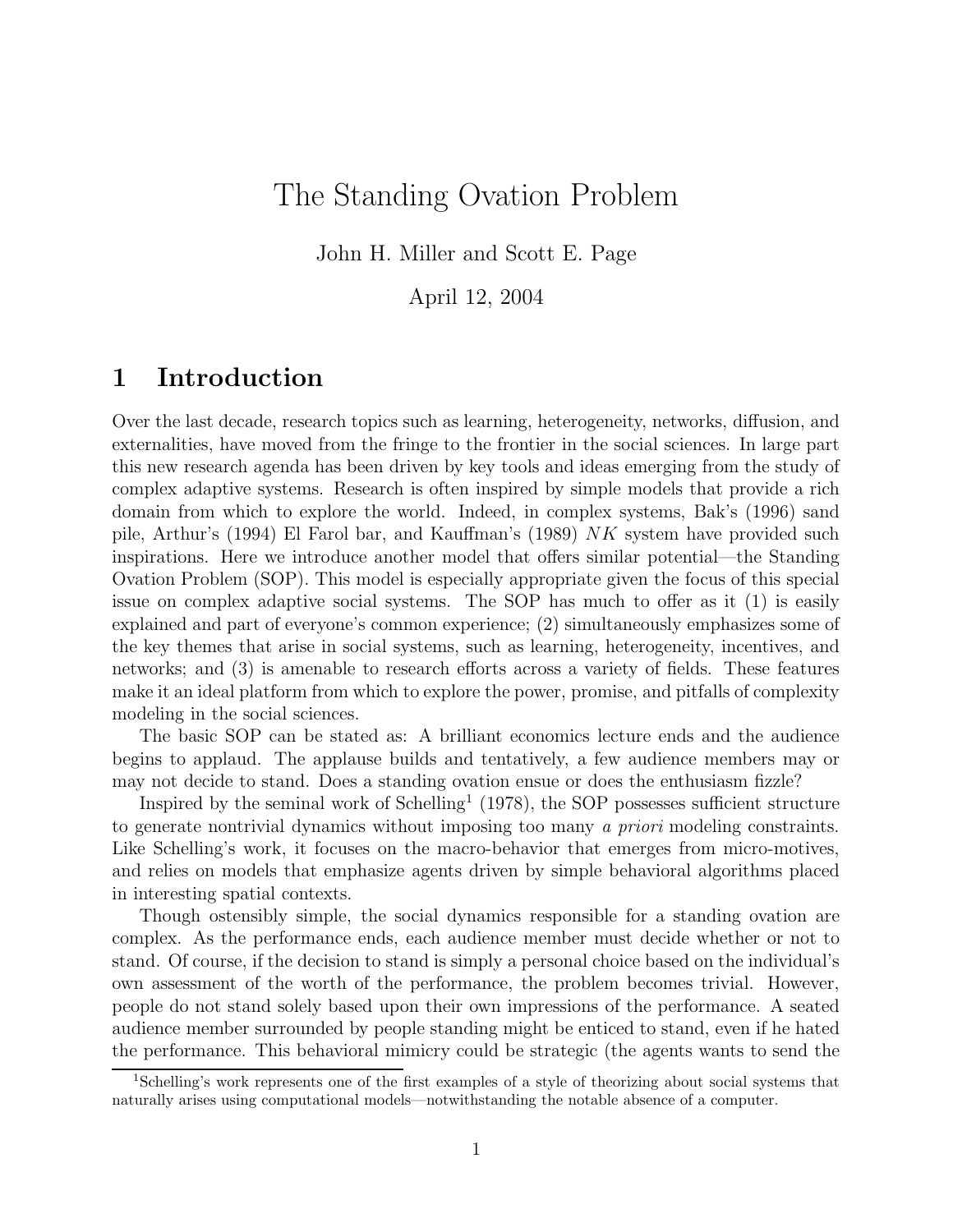right signal to the lecturer), informational (maybe the lecture was better than he thought), or conformal (he stands so as to not feel awkward). Regardless of the source of these peer effects, they set the stage (so to speak) for interesting dynamic behavior.

The SOP admits a variety of modeling strategies. Over a four year period, we confronted graduate students entering the Santa Fe Institute's summer workshop in computational modeling and complexity with the SOP and found the problem to be rich in possibilities and insights. Fundamental to the success of the SOP is its ability to force modelers to confront the core methodological issue in complex adaptive social systems, namely, how does one model a system of thoughtful, interacting agents in time and space. Moreover, the SOP forces modelers to take the details seriously. These details include: How do agents influence one another? How sophisticated are agents? How does information spread among agents? In what order do events occur? At what time scales do events occur?

Methodological perspectives can be deeply ingrained. Prior to presenting the SOP to graduate students in economics, we tested it on Cal Tech undergraduates. Though Cal Tech undergraduates are hardly a random sample, we did find that their modeling efforts differed in fundamental ways from those of graduate students in economics. The undergraduates assumed that individuals sat next to close friends (or, even went to the lecture with dates). In contrast, very few economic graduate students included the possibility of friends in their models. This difference might be a reflection of the social life of budding economists, but we remind you that the comparison group here is Cal Tech undergraduates. We suspect that the divergence in assumptions is much more due to the emphasis on individual choice that pervades most of modern economic theory, rather than social differences between the two groups of students.

The SOP is an apt metaphor for social situations in which agents make binary decisions and interact spatially. It applies to a wide ranging set of phenomena such as whether to send children to public or private school, to commit crimes (Glaeser, et al., 1996), to violate the law (Picker, 1997), to riot (Granovetter, 1978), to search for jobs (Menczer and Tassier, 2001), to retire (Axtell and Epstein, 1999), to vote for a particular party (Mayer and Brown, 1998), to experiment with drugs, to engage in unprotected or premarital sex (Durlauf, 1997), to pay your electric bill, or even whether to decorate your house with strands of multi-colored bulbs during the holiday season. These various phenomena all share elements of the SOP: people are socially influenced, they have varying degrees of sophistication, and information flows over a network.

The SOP can be used to explore some intriguing policy questions. We often pose the following question to our students: suppose you can place some shills in the audience, where would you place them, and how should they act in order to maximize (or minimize) the probability of a standing ovation? Other policy questions can also be addressed, for example, consider the architecture of the performance hall. Does the presence of a balcony alter the probability of an ovation? Of course, whether the Phantom of the Opera receives a standing ovation is of little (or no) global concern, but if we interpret standing as taking drugs, committing crimes, abstaining from dangerous sexual practices, or attending school, then we can attach much more normative significance to our ability to prevent and create ovations.

Along with policy prescriptions, these types of models often provide other insights. For example, suppose we lower the overall level of satisfaction with the performance while in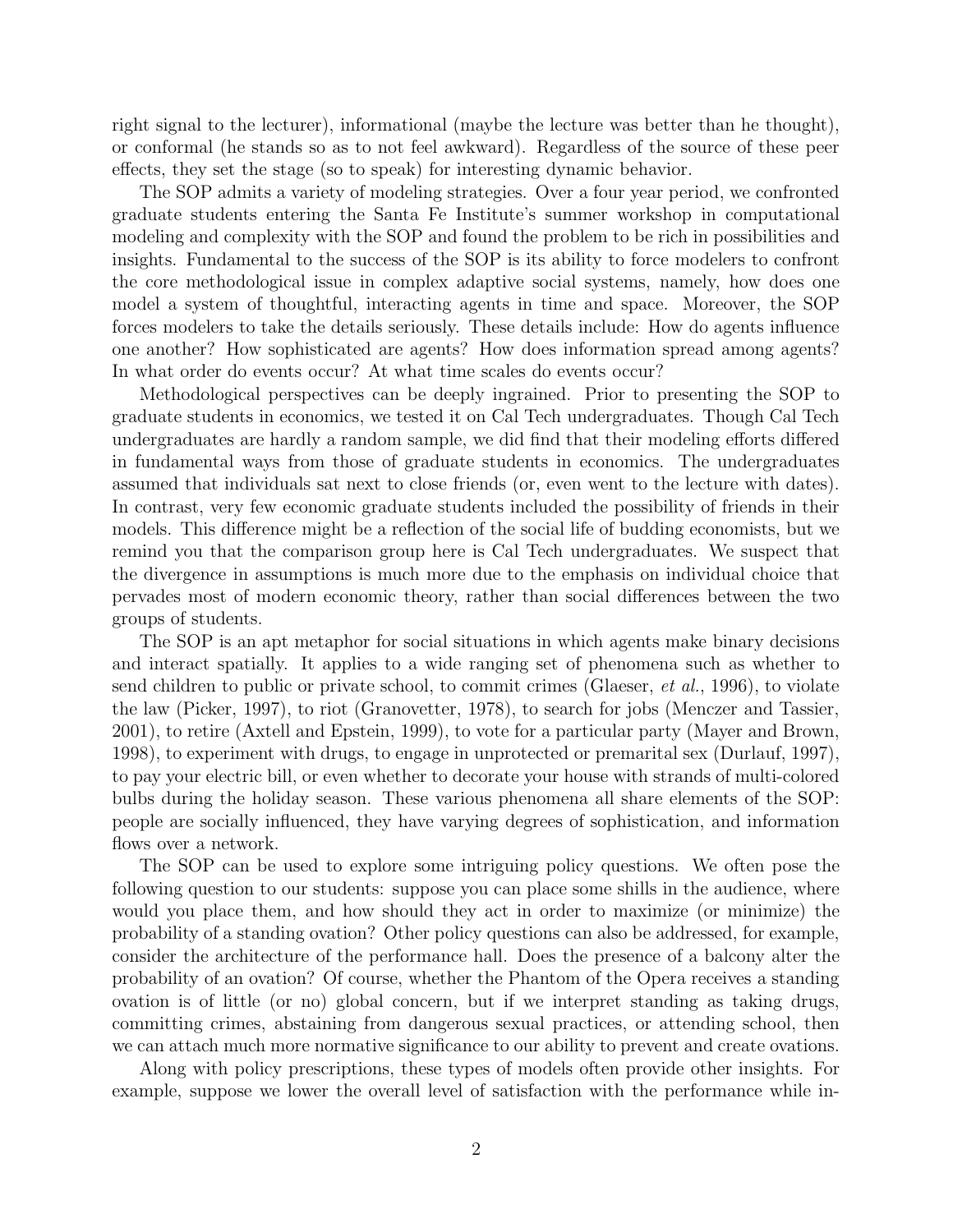creasing its variance—intuitively, this type of change would seem to lessen the probability of an ovation. However, in many models, the opposite occurs. On its own, this is a cute insight, but given the tendency of social scientists to rely on means it suggests that we may easily miss some key drivers of social systems—when social influences are present, the tail (of the distribution) may wag the dog.

### 2 The Methodology of Agent-Based Models

A computational, agent-based model includes interacting agents who rely on (possibly adaptive) computer algorithms to determine their behavior.<sup>2</sup> Agents can interact in both space and time, creating dynamic patterns, and potentially perpetually novel behavior. Computational models need not be bound by the limits of analytic tractability, though the usual modeling desiderata of elegance and parsimony still apply. The models also permit heterogeneity in not only agent preferences but also their behavior. The behavior of agents in these models might be "tunable" in several dimensions, ranging from hyper-rational and hyper-informed to simple and naive.

The computational approach to theorizing discussed here has been highly successful in the physical sciences; Notwithstanding this success, the inherent elements of social systems potentially combine to create a much more difficult modeling task. Models of interacting carbon atoms can ignore some of the most perplexing issues that arise in systems of even minimally intelligent social beings—carbon atoms do not (as far as we know) form expectations about their world or strategize about their behavior. Even in simple social environments like the standing ovation, issues of expectations and strategy can quickly begin to dominate the analysis. Of course, there is always the possibility that a limited description (which is the essence of good modeling) might still be able to capture these key elements of social interaction.

Note that the way we limit the descriptions of our models is closely tied to our tools. Mathematics requires a different set of refinements of the world than computation. Whether constructing a mathematical or a computational model, the tools at our disposal partially determine the simplifications that we, as scientists, must impose on the world. Even the most advanced mathematical models of social phenomena, such as those used in general equilibrium theory, exhibit the residue of this trade off (for example, in market models the absence of a compelling story of how prices form).

In modeling the SOP, one must explicitly account for many aspects of social interaction. Here, we shall discuss just three: the spread of information, the timing of events, and the behavior of the agents.

Computational models allow for a variety of assumptions about information transmission. Information can be assumed to emanate from a single source and flow to the agents according to a distribution as in many mathematical models. Alternatively, information can be given a more explicit micro-structure. For example, agents can have friends and can get information from their friends, from their friends' friends, and so on. This enhanced micro-structure can

<sup>&</sup>lt;sup>2</sup>Rather than give a full treatment of computational, agent-based models here, we refer interested readers to papers by Holland and Miller (1991), Judd (1997), Tesfatsion (1997), and Page (1999).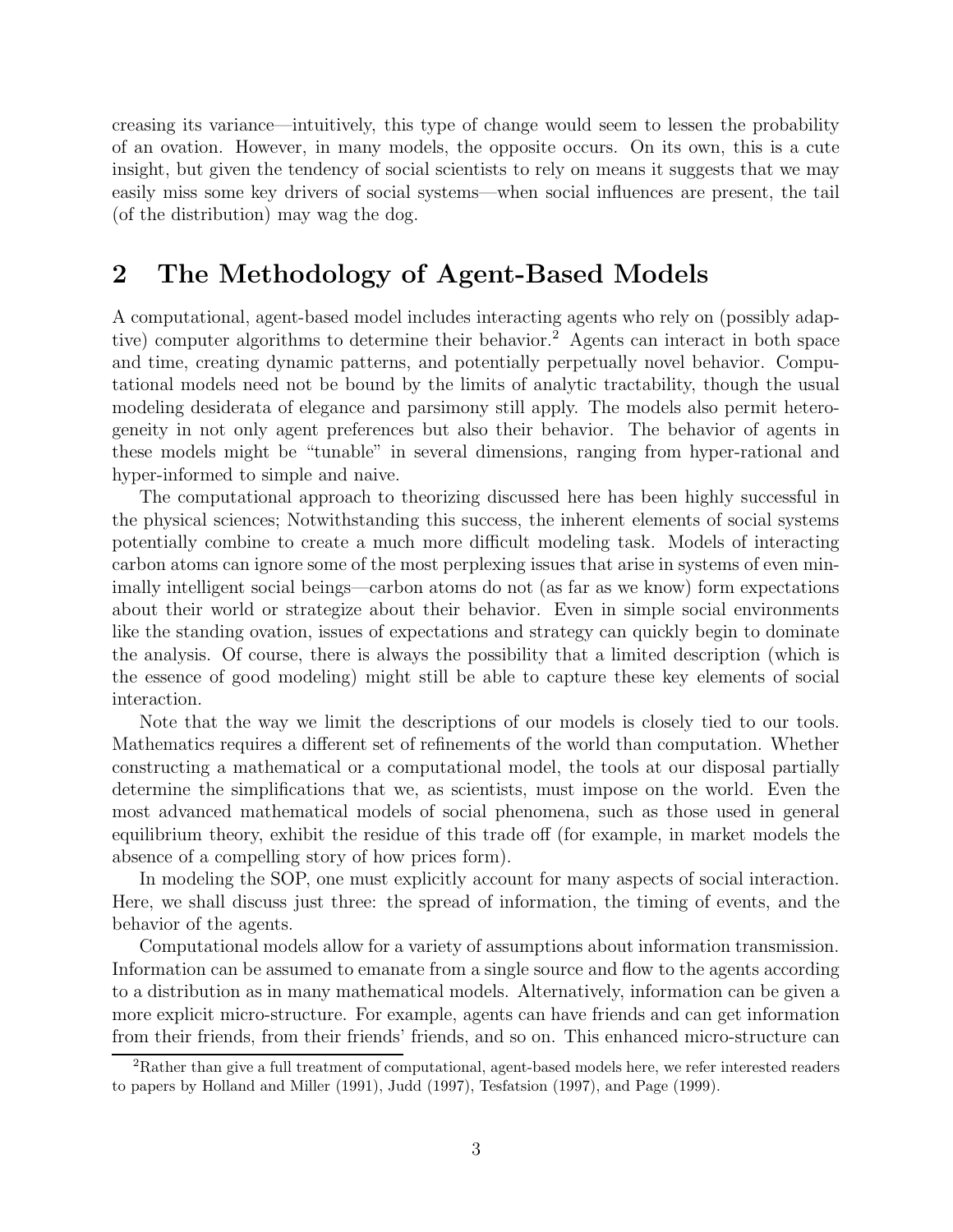lead to interesting dynamics, especially in the case of standing ovations where the agents that can communicate their information best—those in the front row—have the worst information about what others are doing.

Timing often plays a critical role in computational models (and, one suspects, in the world in general). Economists have long recognized the importance of timing, for example, consider the differences arising between the Stackelberg and the Cournot outcomes in an oligopoly model or the strategic issues that emerge in extensive versus normal form games. Yet, much of current modeling ignores timing issues by concentrating on equilibria and asymptotic behavior. Such a focus does indeed make timing irrelevant—to the model—but it does not eliminate such issues from the real world. Seemingly irrelevant timing constructions can lead to drastically different outcomes. What happens, when, matters. Specifically, whether agents make decisions and take actions synchronously, asynchronously, or endogenously can lead to important differences in model behavior (Glance and Huberman, 1993; and Page, 1997). The notion of process is largely ignored (or, at the very least, assumed to be of a particular form) in a lot of current modeling. Early computational results suggest that process may be a much more important determinant of behavior than previously assumed.

Another area for investigation is the behavioral assumptions of our agents. In computational models, agents tend not to be fully rational. Of course, there is no a priori reason why fully rational agents cannot be used in such models, and the fact that these models do not use such agents is more likely a reflection of the flexibility of the tools and a desire to investigate non-optimizing agents. If agents rely on non-rational rules, then the question arises of how best to be human. While there may be only one way to be smart in the world, there are many ways to be less than perfect. If each modeler implements a different way to be less than perfect, and if each of these ways leads to a different model behavior, then the basis for a science of adaptive agents is lost. However, strong evidence has emerged from computational models that there may be large equivalence classes of adaptive behavior, and thus we may indeed be able to formulate a science of adaptation. This equivalence appears to hold in the SOP. The SOP solutions formed to date might be metaphorically thought of as cars in a show room: they differ in their trim packages, but they all respond roughly in the same way to similar inputs.

Operationally, we advocate including several types of agent behavior and emphasizing results that appear invariant to such choices. For example, in Kollman, Miller, and Page (1992) we find that political parties tend to converge to the center of the platform space whether they use random search, hill-climbing, or a genetic algorithm to locate new platforms. We also experimented with other behavioral rules, and found that they all generated similar convergence. Many others have commented on the need for robustness in computational models. Holland (1988) makes the important point that we need to avoid "brittleness." Though at one level the notion of avoiding brittleness in models seems obvious, a lot of our current theories in the social sciences seem more concerned with modeling unicorns than horses.

To some extent, robustness rests in the eye of the beholder. Computational modeling allows the researcher to easily alter the assumed behaviors and parameters in an effort to identify the key factors driving the results. One way to search systematically the space of alternatives, proposed by Miller (1998), is called Active Nonlinear Tests (ANTs). ANTs use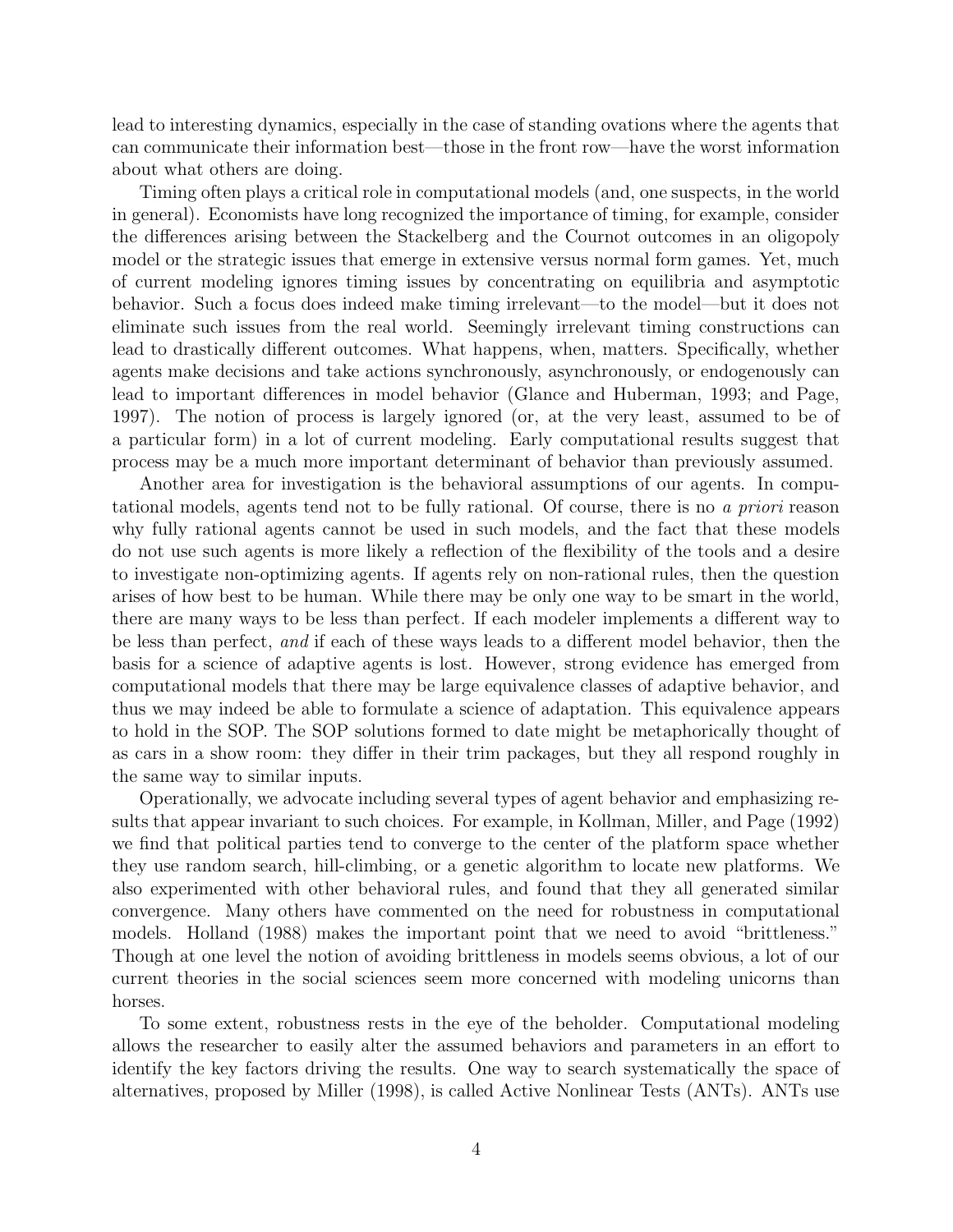automated, nonlinear algorithms to search over a model's parameters and assumptions in an effort to break the model's conclusions. The fact that models (computational or not) can be broken should not be a surprise—interesting models must be responsive to outside forces. The inherent flexibility of computational modeling necessitates a careful exploration of brittleness, and tools like ANTs facilitate such an effort.

### 3 Mathematical Theories

Using the standing ovation problem as a backdrop, we can comment on several distinct mathematical research agendas that concern diffusion, information aggregation, conformity, information cascades, and growth. We cannot overstate the importance of continually trying to link the various insights gained from different modeling tools to each other. Advances on a particular theoretical topic (like, understanding standing ovations) may require coordinated efforts that involve many different tools (say, pure mathematics and computation) that can exploit each tool's comparative advantage and the various "insight" externalities among the methods.

The peer effects in a standing ovation might exist for many reasons: audience members may gain utility by matching their behavior to that of surrounding agents (Durlauf, 1995; Bell, 2002; and Bernheim, 1994), agents may interpret standing as a discrete signal of quality and want to send the right signal themselves (Banerjee, 1992), or they may want to collectively send the correct signal. Each of these types of peer effects has been studied in depth mathematically. Taken as a group these models create a convincing analysis and demonstrate the ability of mathematical theory to provide novel and powerful insights. They also, however, leave one wanting, as what they produce does not have the "look and feel" of standing ovations, as they do little to uncover the relevant spatio-temporal dynamics. In short, they leave the auditorium door ajar for computational approaches.

### 3.1 Information Cascades

In the simplest approach to the SOP audience members can send one of two signals: stand or sit. The inability to express intensity of preference can lead to inefficient herding, often referred to as an information cascade. In an information cascade (Banerjee, 1992; and Bikhchandani, *et al.*, 1992), agents receive information sequentially and make binary choices, for example, buy or don't buy. Agents know both their own signal and the choices of previous agents. The simplest models include a two-state world, GOOD or BAD, and agents who receive one of two signals, HIGH or LOW. If an agent receives the signal HIGH the probability that the true state of the world is  $HIGH$  equals p, where  $p > 0.5$ . Similarly, if an agent receives the signal  $LOW$ , then the probability that the true state of the world is  $BAD$ is p. Signals satisfy independence and agents receive them sequentially. Upon receiving her signal, an agent must choose either GOOD or BAD. If she is correct, then she obtains a utility of one, otherwise she gets nothing.

Rational agents do not simply follow their signals since the choices of previous agents contain information. If an agent's signal would lead him to buy, and he sees that the eight agents in front of him all chose not to buy, then he may rationally conclude not to buy.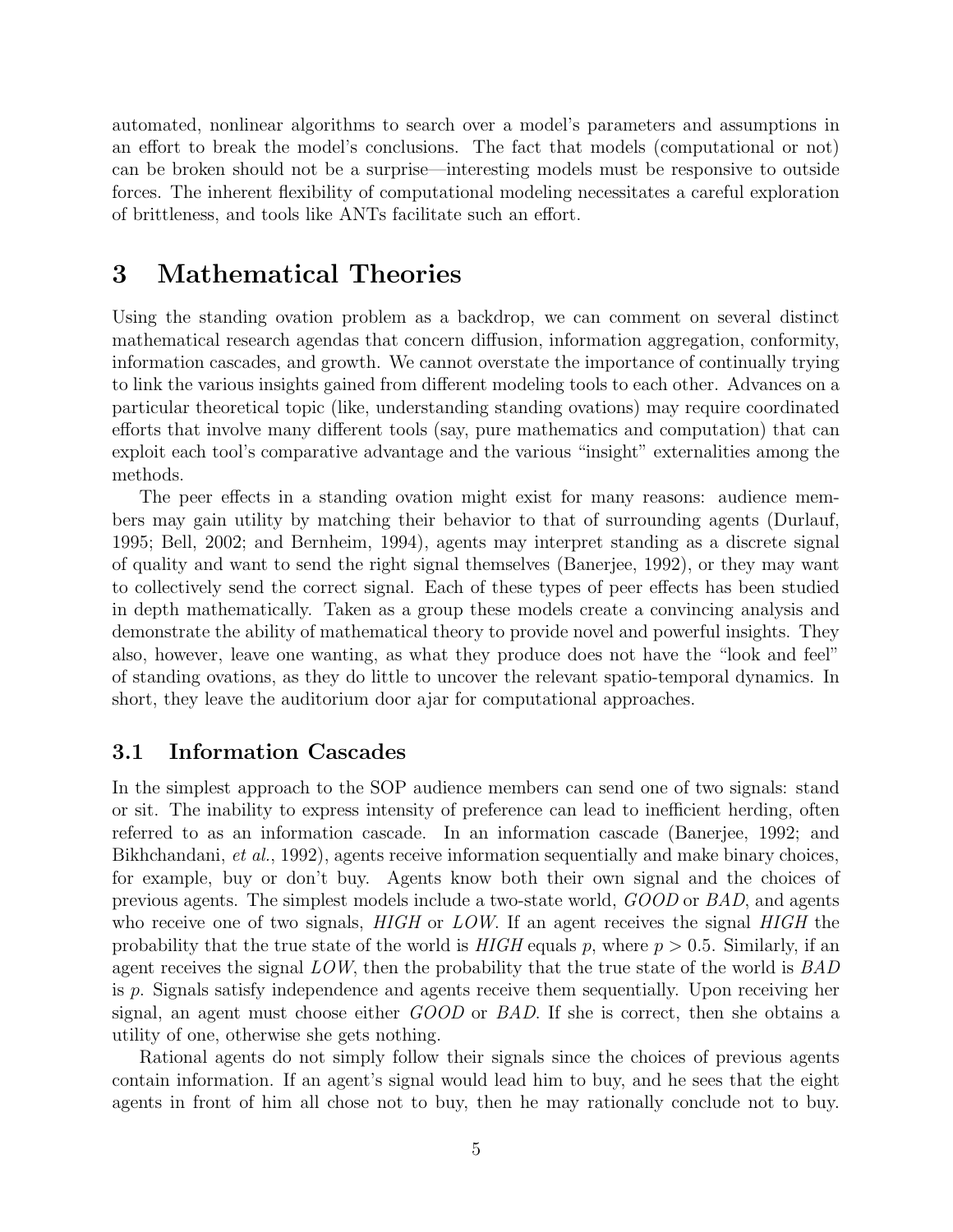An information cascade occurs when at some point all agents ignore their signal and simply choose according to the actions of the previous agents. It can be shown that cascades are inevitable (Bikhchandani, et al., 1992). If the first few agents all make the same choice the others follow like lemmings—rational lemmings, but lemmings nonetheless.

This simple model can be generalized to allow for different mathematical structures for the information. These generalizations yield several counterintuitive insights: public information can be ex ante utility decreasing for some agents and the probability of an incorrect cascade can increase if the first agent decides to become better informed.

The standing ovation problem differs from information cascade models in three respects. First, decisions need not be made sequentially. Second, agents can change their decisions. Thus, an agent who initially decides not to stand may opt to get on her feet on the basis of later information. Third, agents get an initial signal of the reaction of others within their sight lines. This, as we shall show, can prevent cascades.

Taken together, these differences imply that an information cascade should be less likely to happen in a standing ovation than in a sequential, binary-decision herding model. Consider a stylized example with six audience members. We will show how sequential updating can lead to a cascade, and that this cascade would not occur in a standing ovation model. Suppose that the signals ( $HIGH$  and  $LOW$ ) and states of the world ( $GOOD$ ) and  $BAD$ ) are as before. Assume that agents 1 through 3 are in the front row, agents 4 and 5 are in the second row, and agent 6 is in the back row.

> Agent 1 Agent 2 Agent 3 Agent 4 Agent 5 Agent 6

Assume that agents in the front row can look to their left and right, and that agents in rows two and three can see all agents in front of them, but cannot look to their left or right. Suppose that the initial signals are as given below:

$$
\begin{matrix\mathit{GOOD} &\mathit{BAD} &\mathit{GOOD} \\ \mathit{BAD} &\mathit{BAD} \\ \mathit{BAD}\end{matrix}
$$

To see that sequential decisions by rows would lead to a cascade, let row one update until reaching an equilibrium. Initially, agents 1 and 3 stand, followed by agent 2. Imagine that agents in row two have been blindfolded until the first row reaches an equilibrium. When their blindfolds are removed, they can surmise that with equal probability either two or three agents were standing initially; therefore, their optimal decision is to stand. Agent 6's decision relies upon identical logic. If all five agents are standing, then she intuits that either two or three of the agents in the first row were standing initially. She can make no inferences about the signals of the second row, and her optimal decision is also to stand.

In a standing ovation, agents neither make decisions or receive information in a predefined sequence. Agents 4 and 5 have information that two of four signals were HIGH. Assume that they randomize in this environment. One quarter of the time, they would both stand. Even if both agents 4 and 5 stand, agent 6 will not. Her information, which in this example is complete, is that four of the six signals were LOW. The fact that information improves with row number stems the cascade.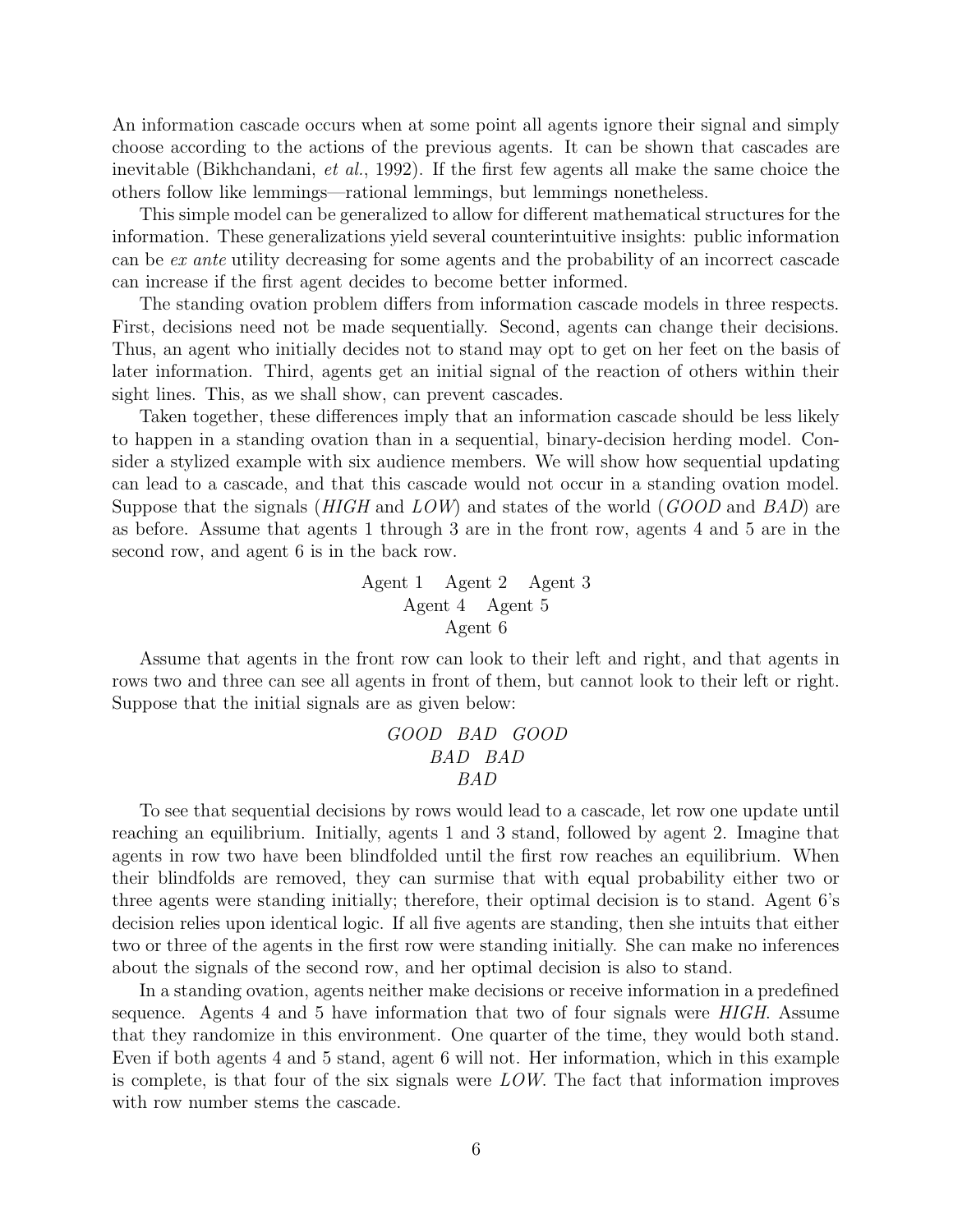#### 3.2 Democratic Ovations

In democracies, agents care about outcomes and not their individual votes. This concern with outcomes prevents inefficient cascades in noiseless environments.

A number of recent papers construct models where agents receive private signals about candidate quality. Each agent has a prior probability over which decision (GOOD or BAD) generates higher utility, receives a signal, and updates her prior accordingly. The models rely on either Nash or Bayesian-Nash Equilibrium as the solution concept (Austen-Smith and Banks, 1996; and Feddersen and Pesendorfer, 1998), and generate provocative findings. First, in equilibrium an agent may vote insincerely, that is the opposite of how she would have voted if she were the only voter (Austen-Smith and Banks, 1996). Second, with a large number of agents and the possibility of abstentions, elections aggregate information effectively, nearly always obtaining the correct outcome (Feddersen and Pesendorfer, 1998). Third, information cascades do not occur if agents only care about the outcome of the election and not about their individual vote in a noiseless environment (Fey, forthcoming).

These models would seem to say that standing ovations occur only if they should occur, but this conclusion must be tempered. First, even though agents are rational, they are optimizing only in a limited sense. Here they only make one decision at one time, and since these decisions are a Nash Equilibrium, no one wants to change her decision. Nevertheless, in the context of the problems they are addressing, this limitation stifles much of the interesting behavior. For example, a jury makes deliberative decisions that allow for multi-period signaling (Coughlin, 1998) similar to the SOP. Jurors may at first vote not guilty and then, based upon the signals of others, switch and decide to vote guilty. The overlapping, interacting signals cannot be captured easily by a static Nash analysis. The ability to delay the switching of a vote to relate intensity of preference, a common feature of both juries and standing ovations, plays an important role in information aggregation that is absent from the previous models.

In addition to constraining signaling, these models do not include communication networks. Within a jury, all agents receive all signals, so the criticism doesn't apply. However, for elections with a large number of voters, assuming that agents' decisions are not correlated with those of the agents with whom they are in communication, ignores how information spreads. Information does not emanate from a giant sun; Instead, it passes through a vast information network consisting of newspapers, television, radio, friends, books, and public figures. Some of these sources may resemble the audience members in the front row, as they may have great visibility but little to say, <sup>3</sup> while other sources may have much to say, but no visibility. <sup>4</sup> Regardless of the specific topology of influence, information and behavior should be strongly correlated with respect to these connections.

Standard game theoretic models make an aggregative assumption about information and ignore the details for the sake of tractability. The art of modeling hinges on when to focus the microscope and when to misplace one's spectacles. The omission of communication and information networks, though often accepted within the social sciences, biases the investigation of social phenomena such as information aggregation. Part of the reason for ignoring

<sup>3</sup>Celebrities come to mind.

<sup>4</sup>Academics come to mind.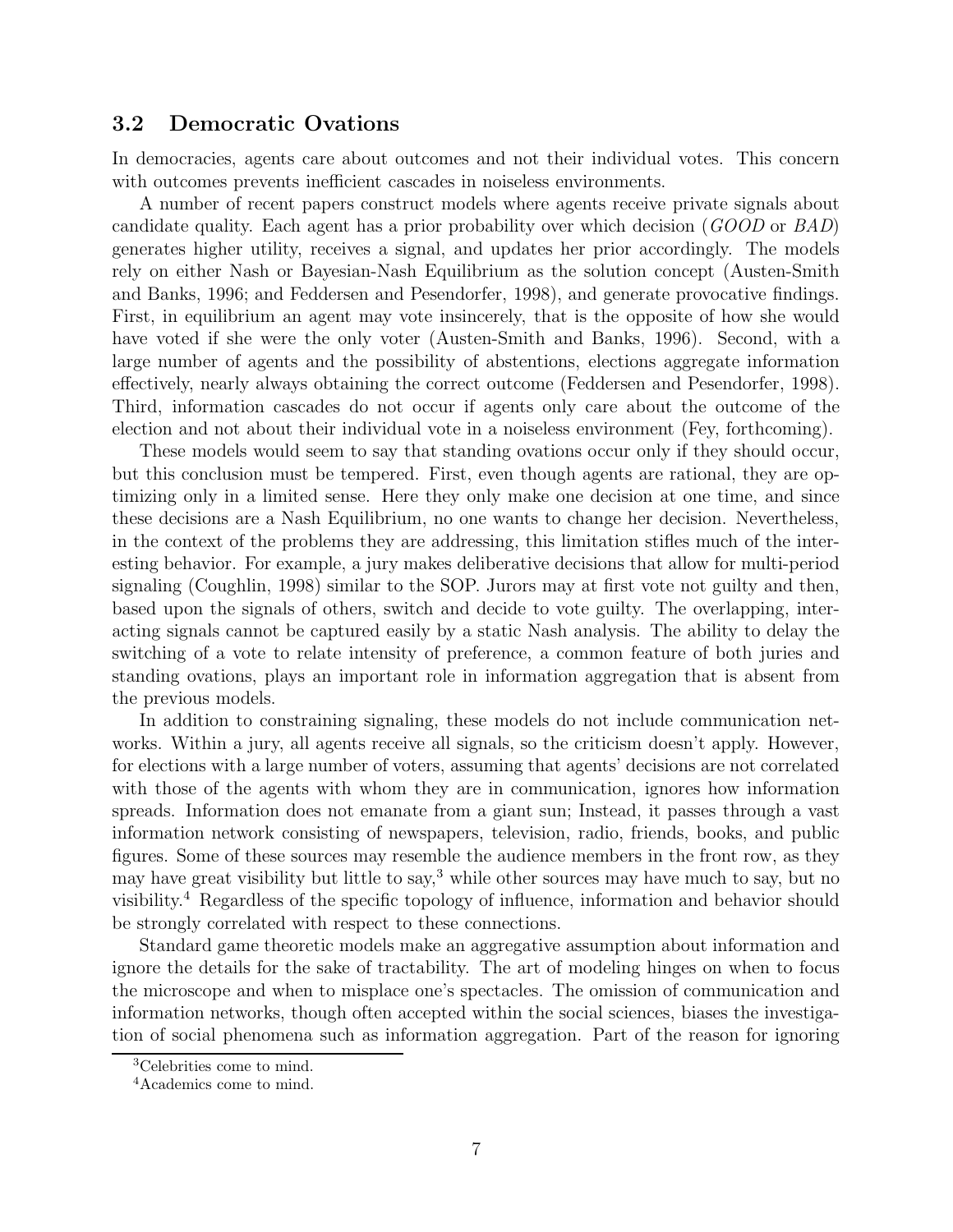communication networks has been a lack of analytical tools, though recent advances in computational techniques make such investigations possible.

### 3.3 Pure Conformity

The standing ovation can also be interpreted as pure conformity and not as a strategic attempt to signal. In many situations, people modify their behavior to match their neighbors, peers, or friends (Bernheim, 1994). Evidence suggests that many other species also imitate the behavior of their neighbors (Galef, 1976). Standing ovations might be caused by this preference for conformity. Efficiency becomes irrelevant under pure conformity. If everyone prefers to act identically to everyone else, then either all standing or all sitting are efficient outcomes.

Creating a standing ovation model with preferences for pure conformity requires little work, and, not too surprisingly, eventually either agents all stand or all sit. However, the interesting part of these models is not the asymptotic behavior that is so well illuminated by the mathematical models, but rather the dynamics that take us to that state. As in life, the journey is often more interesting than the destination.

#### 3.4 Growth and Coordination

Durlauf (1995) constructs models where agents can take one of two possible actions. These agents reside on a giant lattice and the actions of their neighbors influence their own choices. The distinction between these models and conformity models is subtle. In Durlauf's models, the actions of others determine an aggregate variable that in turn influences the costs and benefits of the two actions. So, instead of choosing A because her neighbors chose  $A$ , an agent chooses A because her neighbors' actions make A less costly than B.

Using random and mean field theory, Durlauf (1995) shows that their can be up to three equilibria, of which two can be stable. Unlike the pure conformity case, the two stable equilibria can be Pareto ranked. Suppose we have two actions  $A$  and  $B$ , and attach greater personal satisfaction with A (for example, A might represent staying in school, choosing not to do drugs, or acquiring new technology, while B might denote dropping out, using drugs, or sticking to existing technology). As in conformity models, neighbors on the lattice influence payoffs. The two equilibria can be interpreted as good or bad neighborhoods, schools, or growth rates. This class of models suggests that decentralized interaction need not lead to the preferred outcome as the agents can all coordinate on the wrong action.

#### 3.5 Diffusion Models

A standing ovation might also be modeled like the spread of a new product or technology. Two assumptions can be made in the SOP so that it accords well with models of diffusion (see Lave and March, 1975). First, the decision to stand must be irreversible. Second, agents must become more likely to stand as more other agents stand. This could occur if either the costs fall or the benefits rise as more people stand.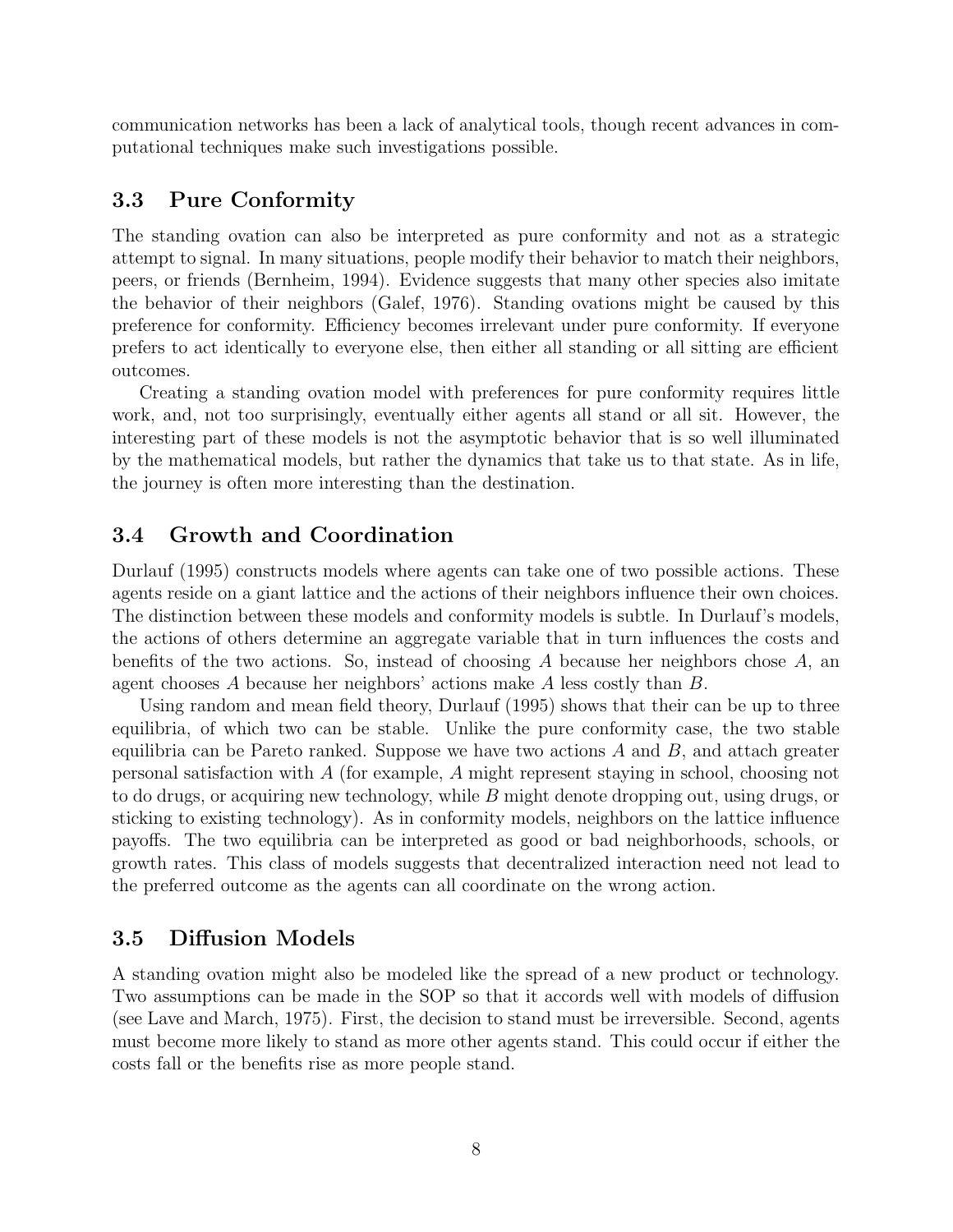Assume for the moment that people stand to conform with others. In this case, the benefits of standing (or costs of remaining seated) increase with the number of people who stand. Typical diffusion models assume random mixing, while here, the spatial structure is an important determinant of the dynamics.

A main result from diffusion models is that the number of people who take the action fits an S-shaped curve. Thus, at first only a few people take the action, but as the bandwagon gets rolling, more and more agents join them. Eventually, almost everyone is taking the action, and the rate of adoption falls.

### 4 Reactions to the SOP

We intentionally frame the SOP very loosely. When students first discuss the problem, they typically emphasize several features that they would like their models to embody. First, in deciding whether to stand at the end of a performance, audience members should balance their desire to provide an honest signal of their enjoyment level of the performance against the pressure to conform to others. Such conformity may be strategic, informational, or purely preference based. The natural focus on agents modifying their behavior based on the actions of their neighbors makes the interdependence of the agents quite salient to the students, and forces them to directly confront one of the most fundamental issues in modeling social agents.

Students also tend to be very cognizant of the underlying complexity of the SOP. This complexity arises in information, expectations, and actions, and may make applying traditional solution concepts difficult at best. Students often struggle with employing either rational (RATs) or rule of thumb (ROTs) agents. Under ROTs, the models need not assume that all agents rely on the same behavioral rules. For example, some agents may care only about the two people on either side of them, while others may try to calculate (given their field of vision) the percentage of audience members standing. Students often endow agents with limited and diverse information. While most students assume that people sitting in the front get less information than people in the back, some students create models in which a portion of the audience chooses to turn around and scan the theater before deciding what to do. In either case, audience members obtain different information as a result of micro-level assumptions on the informational flow. Such micro-level flows may not be well approximated by the more typical assumptions of information emanating from a central source with an exogenous parametric distribution.

Finally, students struggle with the appropriate level of elaboration in the model. Students usually start from a skeletal model and over time ratchet up the level of realism. These later models may vary the types of people sitting in the various sections of the theater (for example, people who sit in the front might be predisposed toward enjoying the performance), rely on continuous signals like the decibel level and length of applause, or allow people that get up to leave or grab their coats to cancel out an emerging ovation.

SOP belongs to a rich class of problems—decentralized dynamical systems consisting of spatially distributed agents who respond to local information. Such models force students to contemplate the interplay between the micro-level rules of agents and the macro-level behavior of the system. On the one hand, subtle changes in agents' behavior can have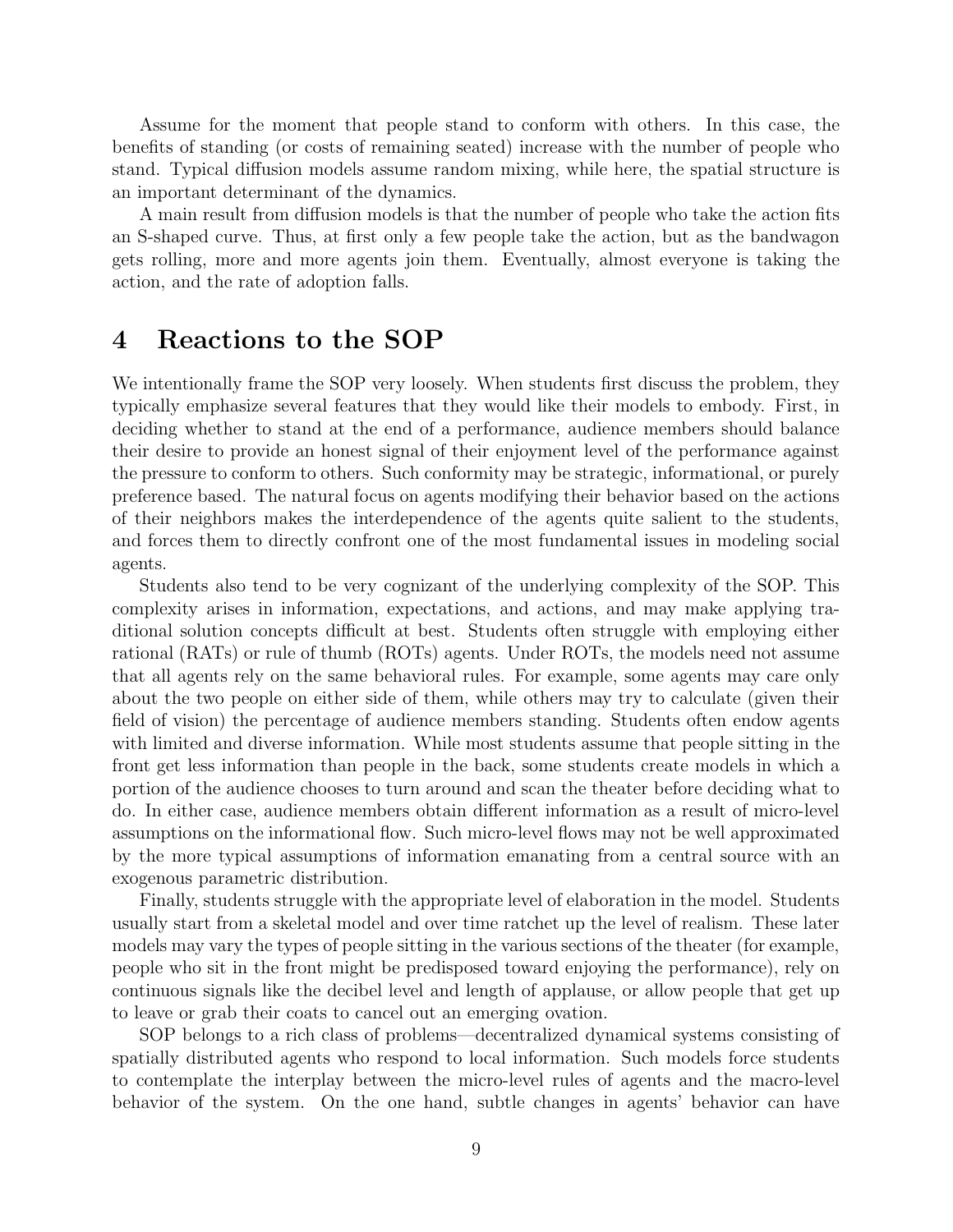unanticipated and large effects on final outcomes. On the other hand, some macro-level events prove to be invariant to a large class of micro-level rules. Even in those cases where the end states do not differ (for example, if everyone in the first three rows stands then many models lead to the entire audience standing), the dynamics leading to those states often does.

### 5 Some SOP Results

We now formally describe a particular approach to modeling the SOP. This description resembles several models constructed by students. Agents are seated in a rectangular auditorium with R rows and C seats per row. At the conclusion of a performance, whether academic, musical, or comical (or all three), each agent makes an evaluation of the performance's quality. Let  $q_{ij} \in Q_{ij} = [0, 1]$  represent the quality signal received by the audience member seated in the *i*th row and *j*th seat. Higher values of  $q_{ij}$  represent greater perceived quality. For the moment, values may be thought of as either private or common with idiosyncratic noise, or some convex combination of the two. Each audience member possesses an exogenous threshold level in addition to his or her quality evaluation. The threshold level for the agent in the *i*th row and *j*th seat,  $T_{ij}$ , equals the minimal quality required for that agent to stand immediately. Thus, if an audience member's private value weakly exceeds the threshold, that is if  $q_{ij} \geq T_{ij}$ , she stands immediately. If not, she remains seated.

Let  $s_{ij}^t \in \{0,1\}$  denote whether or not the audience member is standing  $(s_{ij}^t = 1)$  or sitting  $(s_{ij}^{\tilde{t}} = 0)$  t time periods after the completion of the performance, and let  $S^t$  be the total number of audience members standing at time  $t$ . Therefore,

$$
S^{0} = \sum_{j=1}^{C} \sum_{i=1}^{R} s_{ij}^{0}
$$

equals the number of agents standing immediately. In interesting cases, only a fraction  $(0 \lt S^0 \lt R \cdot C)$  of the audience stands immediately. With a portion of the audience standing, those who remain seated must decide whether to stand, and those audience members standing must decide whether to remain standing or to sit. Both decisions rely on local information—possibly the number of neighbors standing or the percentage of audience members within sight who are standing—as well as the initial quality appraisal of the individual. For example, someone seated surrounded entirely by people who are standing most likely will stand, unless she abhorred the performance. Similarly, unless she felt that the performance was stupendous, an isolated standing person may decide to sit if her neighbors do not join the standing ovation quickly.

The behavior of an audience member at a particular point in time can be represented by a heuristic that maps her information and quality appraisal into an action, either sit or stand. Periods are considered as discrete units. The continuous time case shall be addressed later in the discussion of random asynchronous and endogenous asynchronous updating. Let  $K_{ij}$  be the seat assignments visible to the audience member in the *i*th row and *j*th seat. Define a *behavioral rule* at time  $t > 0$  by  $F^t : K^t \times Q_{ij} \to \{0, 1\}$  for  $t \ge 1$ . Recall that in period 0, the decision to stand depends only on the agent's threshold and  $q_{ij}$ .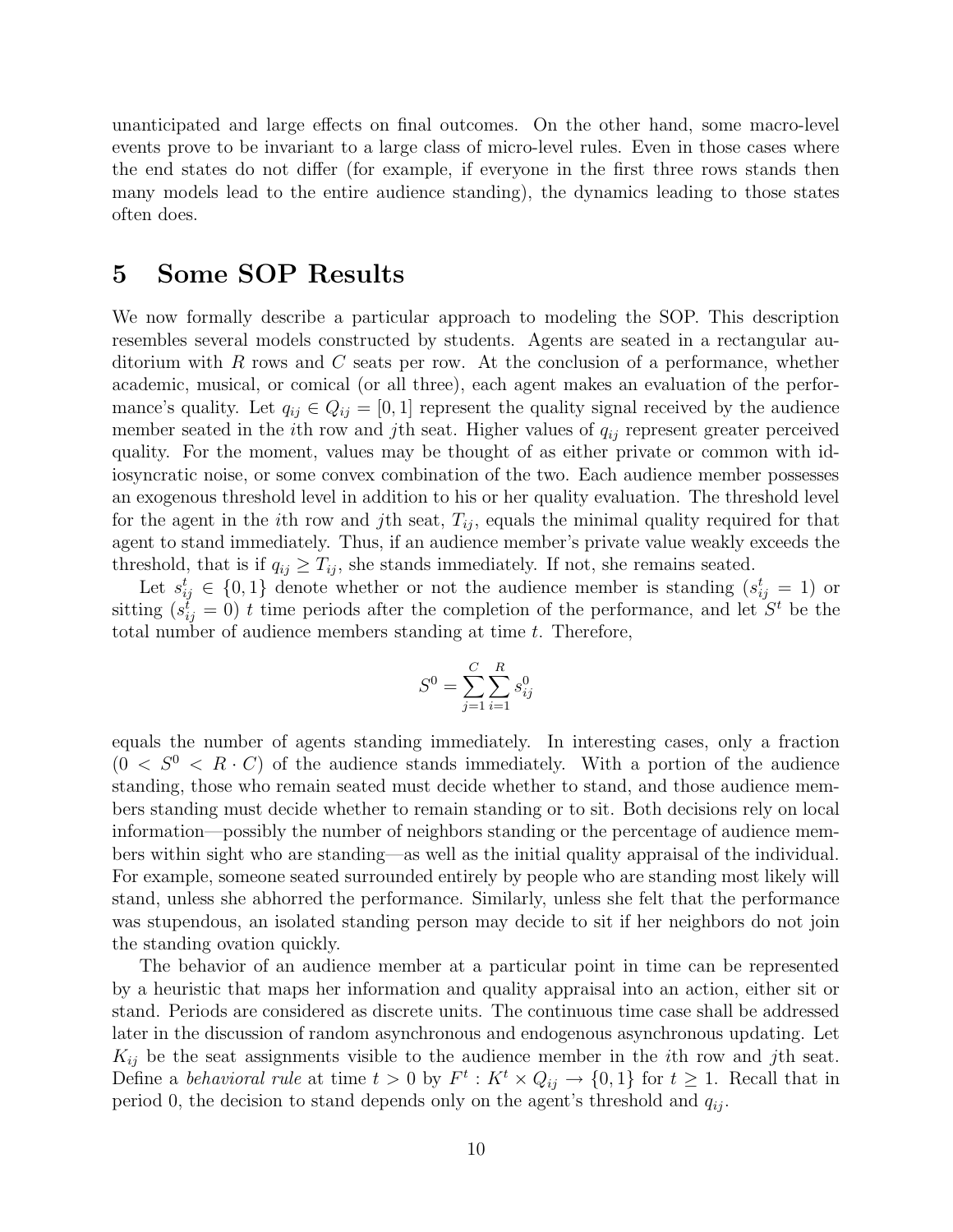As formulated, the behavioral rules may depend on the time period. An audience member may require fewer neighbors to stand initially than in later periods in order to be induced to stand herself. Suppose, for example, that audience members can observe the actions of everyone seated in the row in front of them but are incapable of observing any other agents. Suppose that everyone in the front row stands immediately and that no other members of the audience do so. Consider two scenarios. In the first, the behavioral rule of each agent is to stand only if all visible agents are standing. It follows that in the first period, the second row stands, in the second period the third row stands, and so on until the  $R-1$  period when the entire audience is standing. In the second scenario, suppose that an audience member stands only if all visible agents are standing prior to the end of the third period. With this rule, the first through fourth rows will stand, but then the standing will cease. These scenarios demonstrate the interplay between the micro-level rules of the audience members and the resulting macro-level phenomena which forms the core of this inquiry.

In the previous example, people in the front rows have more signaling power than people in the rear. While people in the front can be seen by nearly everyone, people in the rear cannot. If the entire front row of audience members were to stand at the conclusion of a performance, they make their preferences known to everyone in the audience. In contrast, if the people in the back row were to stand, their preferences might only be known to people in the one or two rows adjacent to theirs. The large influence of the front rows becomes especially important when considering the seeding of standing ovations.

### 6 A Computational Model of Standing Ovations

We now construct a computational model that approximates the formal model described in the previous section. Each audience member uses a majority rule heuristic—if a majority of the people that she sees are standing, she stands, if not she sits. Previously, we discussed a variety of issues that we can address within the SOP. Here we consider two of them: the timing of updating and the information structure.

Computational modeling allows great flexibility in the implementation of timing and process. To demonstrate how timing can be implemented and, more importantly, how it can make a difference to the predictions, we consider three possible procedures for updating: synchronous, asynchronous-random, and asynchronous-incentive-based. Under synchronous updating all agents update simultaneously, under asynchronous-random agents update one at a time based on a random order (capturing the spirit of continuous time updating), and under asynchronous-incentive-based the order is not random but depends upon incentives (Page 1997). For this latter case, we assume that those agents surrounded by agents taking the opposite action are the first to update.

Synchronous Updating: At the start of each discrete time period, all agents update in unison.

Asynchronous-Random Updating: Within each discrete time period, the agents are permuted into a random order and updated in that order.

Asynchronous-Incentive-Based Updating: Within each discrete time period, the agents update one at a time based on an explicit ordering rule that has agents who are least like the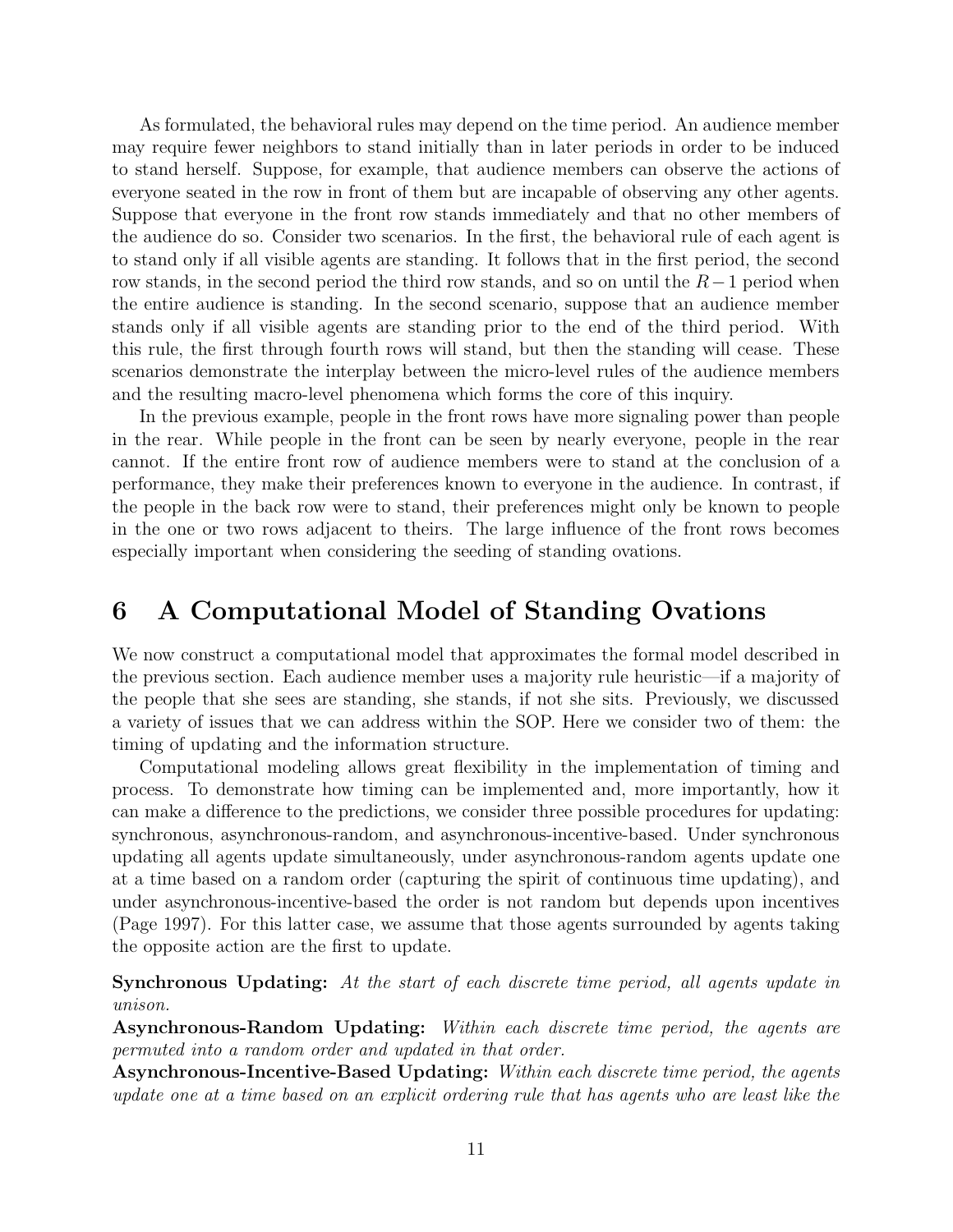people that surround them move first.

The second issue concerns the information structure imposed by the neighborhoods. At one extreme, audience members might see the behavior of the entire audience. This corresponds to the assumption of global information. At the other extreme, a person may observe only a limited neighborhood, say, the three people immediately ahead and the two on either side. We shall consider two neighborhood structures. In each diagram below, X denotes the agent and  $F$  denotes a visible neighbor.

Five Neighbors: Agents look at the two neighbors on either side and the three agents directly ahead of their current location.

$$
\begin{array}{c} F \;\; F \;\; F \\ F \;\; X \;\; F \end{array}
$$

Cones: Agents look at the two neighbors on either side of them, the three agents in the row directly ahead, the five agents two rows ahead, and so on.

F F F F F F F F F F F F F F F F X F

The model proceeds as follows. We assume a square auditorium with 400 seats total. Initially, audience members make their decisions based solely on perceived quality. We let each audience member's initial quality assessment lie in the interval  $[0, 1]$ . Each individual has an identical standing threshold of 0.5, and thus she will stand initially if and only if her perceived quality exceeds 0.5. After the initial ovation, each agent decides what to do entirely on the basis of what other audience members are doing. An agent stands if and only if a majority of her neighbors are standing.<sup>5</sup> Admittedly, this is an extreme transition in behavior between the initial and subsequent periods—it is likely that someone who stands initially, won't immediately sit if barely less than a majority of her neighbors are standing. Nevertheless, this assumption is sufficient to generate some interesting results, and the symmetry induced by the use of identical rules for sitting and standing greatly simplifies the analysis.

We introduce three measures to compare outcomes under the different scenarios. Number of Iterations (NI) denotes the number of periods until a steady state is achieved. For incentive based updating, we let one period equal 400 agent decisions. Stick in the Muds (SM) equals the percentage of people that do the opposite of the majority in the steady state and Informational Efficiency (IE) equals the percentage of the time that the majority of agents in the steady state takes the same action as the majority did initially. The higher IE and lower SM, the better the information aggregation.

In the five neighbor scenario we find:

<sup>5</sup> In the case of a tie, we assume that she sits or stands with equal probability.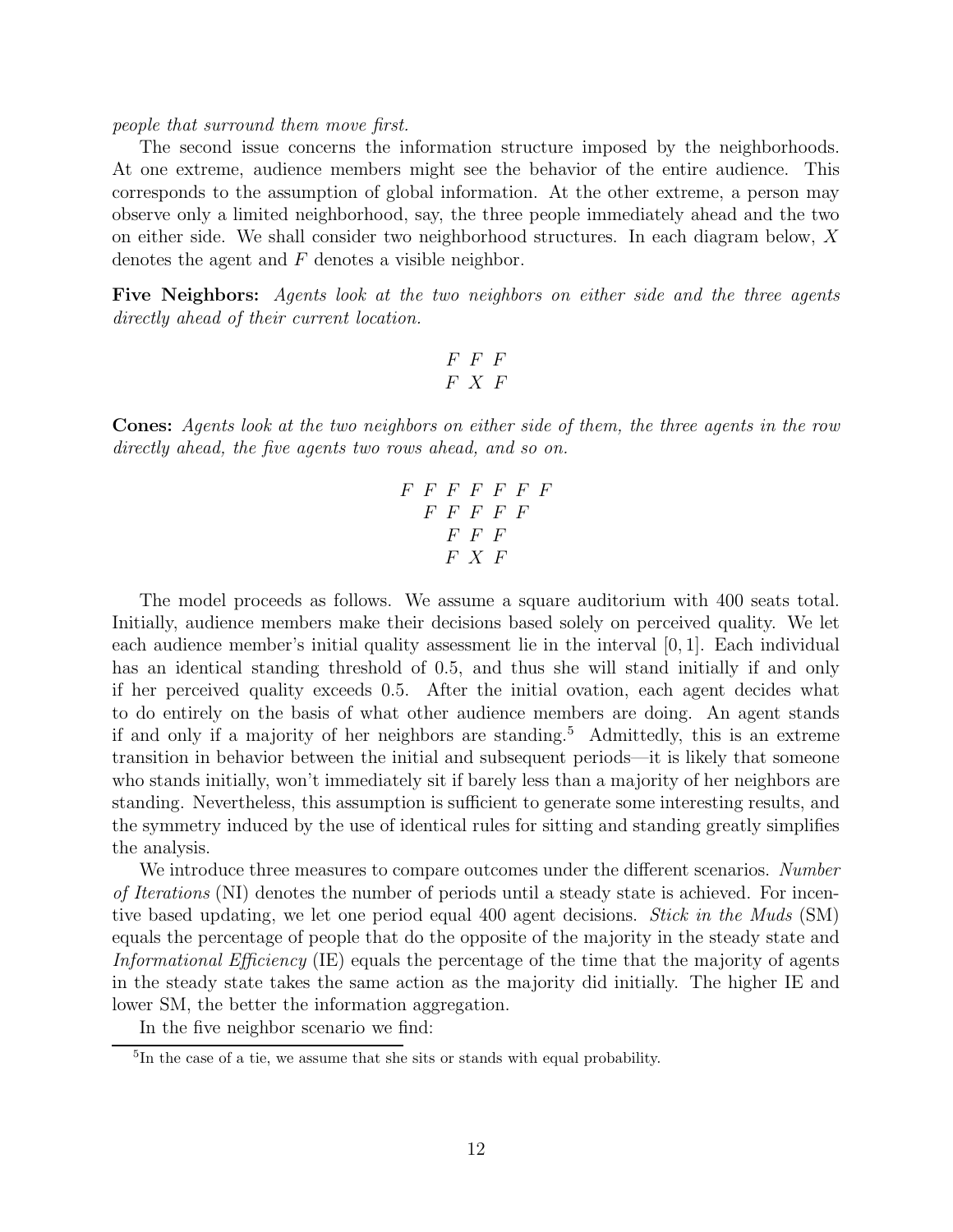Number of Iterations Stick in the Muds Informational Efficiency Async-Random 10.3 (0.62) 34.9 (1.01) 72.0 (4.51) Sync  $\begin{array}{|l} \text{20.2} \text{ (1.45)} \text{ 25.0} \text{ (1.91)} \text{ 57.0} \text{ (4.98)} \end{array}$ Async-Incentive 2.3 (0.05) 27.5 (1.57) 53.0 (5.02)

Five Neighbors

Notice that Asynchronous-Random updating leads to a higher IE and more SM than either of the the other two updating rules. This suggests a tradeoff between the two measures, namely that aggregating information efficiently requires some SM activity. However, this is not universally true as Synchronous dominates Asynchronous-Incentive-Based updating on both counts. It is disappointing that Asynchronous-Incentive-Based updating, probably the most realistic timing assumption, performs worst on both measures. One good thing about Asynchronous-Incentive-Based updating is that it converges quickly. This is likely the result of growing regions of SM. By comparison Synchronous updating takes a very long time to settle down into a steady state. This is because members of the crowd can stand and sit many times while trying to coordinate.

Under cone neighborhoods we observe:

Cones

|                 | Number of Iterations Stick in the Muds |        |      |        | Informational Efficiency |        |
|-----------------|----------------------------------------|--------|------|--------|--------------------------|--------|
| Async—Random    | -8.0                                   | (0.92) | 22.9 | (0.94) | 60.0                     | (4.92) |
| Sync            | 18.8                                   | 1.12)  | 13.6 | (1.61) | 51.0                     | (5.02) |
| Async—Incentive | 2.0                                    | (0.00) | 16.8 | (1.45) | 51.0                     | (5.02) |

We find similar patterns to those seen under the five-neighbor scenario. Note, however, that even though the agents see more agents with cone neighborhoods, and thus they should have better information, the IE is lower. This occurs because the agents in the front have enormous influence. Almost everyone cues off of the behavior of the front row agents, and we find a phenomenon that is similar to an information cascade. Note as well that the number of SM drops considerably.

If we compare these computational findings with the mathematical literature, we see many of the same features: (1) the system often converges to the "wrong" equilibrium, that is, most people can be standing even though most did not like the play; (2) greater pressures to conform—as captured by the cones—leads to a less efficient aggregation of information; (3) a plot of the number of people standing over time tends to be roughly S-shaped as predicted by diffusion models; and (4) people in the front can have a large impact.

That said, the mathematical results that we described tend to suggest rather stark outcomes. The mathematical models (with some added noise) imply that all agents eventually take the same action. This rarely happens in the computations (as shown by SM). Also, with the exception of the cascade models, the mathematical models typically ignore the sequencing of updating. Yet, we see from the computational models the importance of updating choices. The mathematical models also obscure many of the interesting dynamics. Though we do see something that is roughly like an S-shaped curve, it is relatively easy to upset this finding so that the ovation is a more gradual affair. Moreover, even if we accept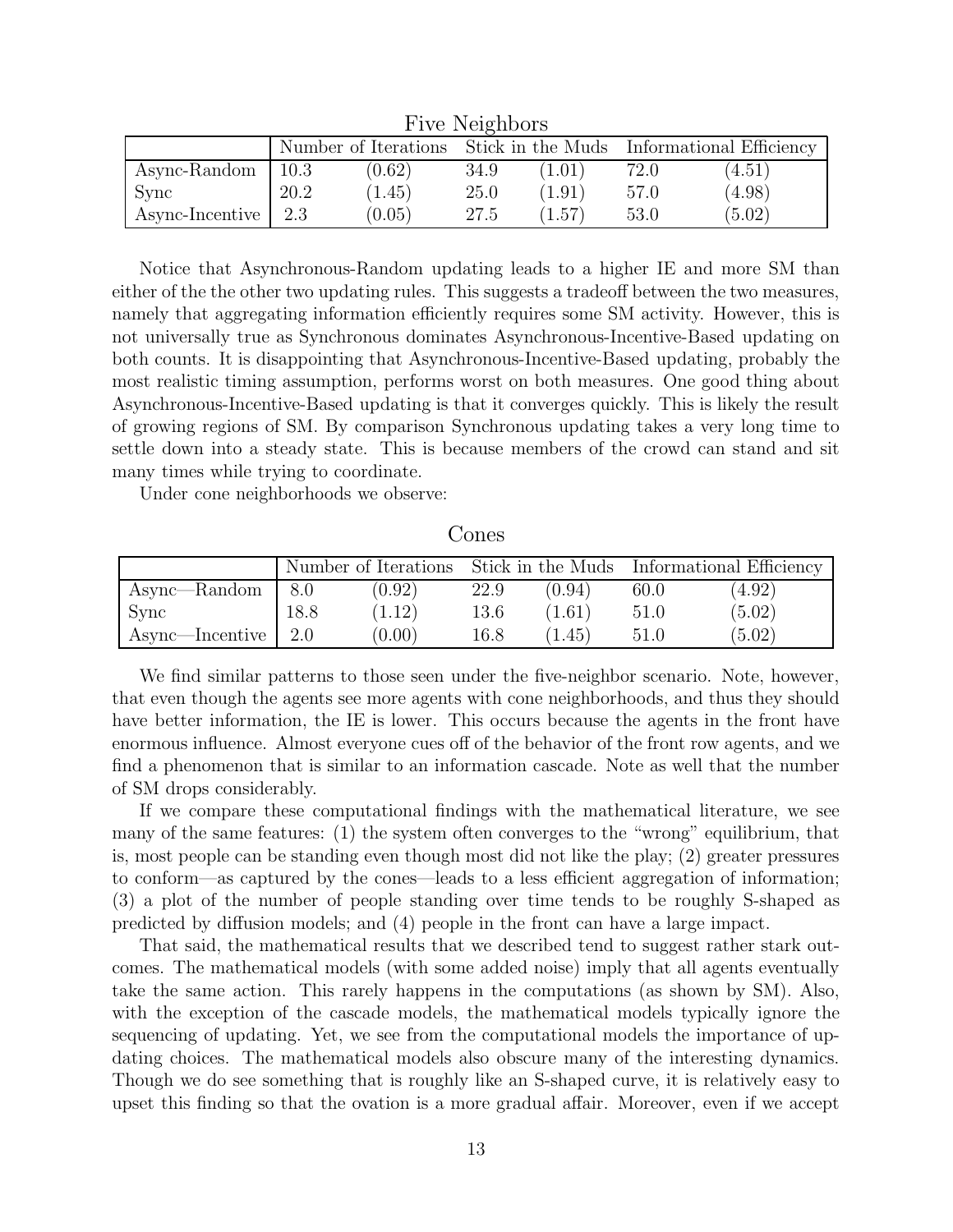the S-shaped curve, it only characterizes the number of people standing, not their spatial locations. In sum, the mathematical insights do not reveal the full story, but certainly help us frame and understand the results emerging from the computational model. Similarly, the computational insights can now begin to inspire new directions in the mathematics.

## 7 Conclusions

The SOP offers a platform for considering worlds with social learning, diffusion, networks, and heterogeneity. It is also a platform for exploring important methodological issues related to computational modeling. We have found that our students find modeling the SOP both a fun and inspiring enterprise—one that is different enough from the usual problems they face to shake them from paradigmatic complacency, yet grounded enough to key social concerns to avoid apathy. By simultaneously being normatively benign yet closely related to many important social issues of the day (the effectiveness of democracies, the spread of crime, divergences in growth, and financial inefficiencies), the SOP pleases both the puzzle solvers and those concerned with the "real world."

The SOP can be extended in many directions. As was discussed, one can add balconies, introduce variables that allow for continuous signaling, or even include people leaving the auditorium. Many of these variations have real-world analogs. In a recent workshop, we put a new spin on the SOP. We encouraged our students to consider the entrance dynamics that determine the initial seating decisions of agents. In such a world, local groups begin to suddenly play a big role. Ultimately, the two problems can be linked. The entrance dynamics may imply a very different pattern of seating than our usual assumptions may imply: people predisposed to like the presentation may sit up front, groups with similar tastes may cluster, and so on. Such initialization patterns may have a big impact on the ultimate dynamics of the ovation, and on the complexity of the agent's strategies and information processing. Exactly what will happen, we cannot say at this point. We will have to wait until the performance ends.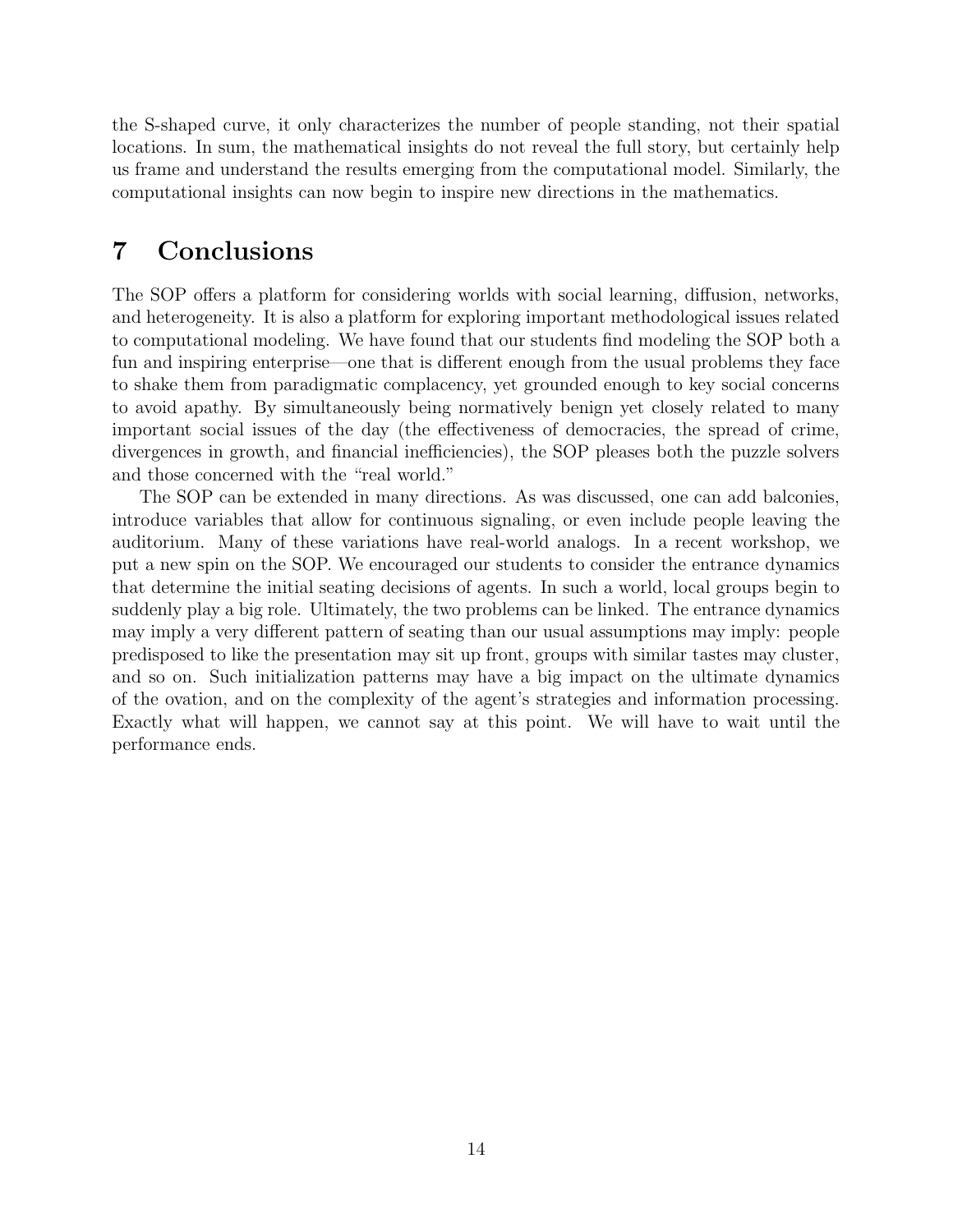#### References

- Arthur, W. Brian (1994), "Inductive Reasoning and Bounded Rationality: The El Farol Problem," American Economic Review (Papers and Proceedings) 84:406–11.
- Austen-Smith, David, and Jeffrey Banks (1996), "Information Aggregation, Rationality, and the Condorcet Jury Theorem," American Political Science Review 90:34–46.
- Axtell, Robert, and Joshua Epstein (1999), "Coordination in Transient Social Networks: An Agent-Based Computational Model of the Timing of Retirement," Brookings CSED Working Paper No. 1.
- Bak, Per (1996), How Nature Works: The Science of Self Organized Criticality, Springer Verlag: New York.
- Banerjee, Abhijit (1992), "A Simple Model of Herd Behavior," Quarterly Journal of Economics 107:797–817.
- Bell, Ann (2002), "Dynamically Interdependent Preferences in a General Equilibrium Environment," Journal of Economic Behavior and Organization 47:309–33.
- Bernheim, B. Douglas (1994), "A Theory of Conformity," Journal of Political Economy 102:841–77.
- Bikhchandani, Sushil, David Hirshleifer, and Ivo Welch (1992), "A Theory of Fads, Fashions, Custom, and Cultural Change as Information Cascades," Journal of Political Economy 100:992–1026.
- Coughlin, Peter (2000), "In Defense of Unanimous Jury Verdicts," American Political Science Review 94:375–94.
- Durlauf, Steven (1995), "Statistical Mechanics Approaches to Socioeconomic Behavior," Santa Fe Institute working paper 96-08-069.
- Durlauf, Steven (1997), "The Memberships Theory of Inequality: Ideas and Implications," Santa Fe Institute Working paper 87-05-047.
- Feddersen, Timothy, and Wolfgang Pesendorfer (1998), "Convicting the Innocent: The Inferiority of Unanimous Jury Verdicts," The American Political Science Review 92:23–35.
- Fey, Mark (forthcoming), "A Note on the Condorcet Jury Theorem with Supermajority Voting Rules," Social Choice and Welfare.
- Galef Jr., Bennett (1976), "Social Transmission of Acquired Behavior: A Discussion of Tradition and Social Learning in Vertebrates," Advances in the Study of Behavior 6:77–100.
- Glance, Natalie, and Bernardo Huberman (1993), "Evolutionary Games and Computer Simulations," Proc. Natl. Acad. Sciences (USA) 90:7716–18.
- Glaeser, Edward, Bruce Sacerdote, and Jose Scheinkman (1996), "Crime, and Social Interactions," Quarterly Journal of Economics CXI:507–48.
- Granovetter, Mark (1978), "Threshold Models of Collective Behavior," American Journal of Sociology 83:1420–43.
- Holland, John (1986), "Escaping Brittleness: The Possibility of General-Purpose Learning Algorithms Applied to Rule-Based Systems," in Machine Learning: An Artificial Intelligence Approach, Volume II, (R. Michalski, J. Carbonell, and T. Mitchell, eds), pp. 593–623, San Mateo, CA: Morgan Kaufmann.
- Holland, John, and John H. Miller (1991), "Artificial Adaptive Agents in Economic Theory," American Economic Review (Papers and Proceedings) 81:365–70.